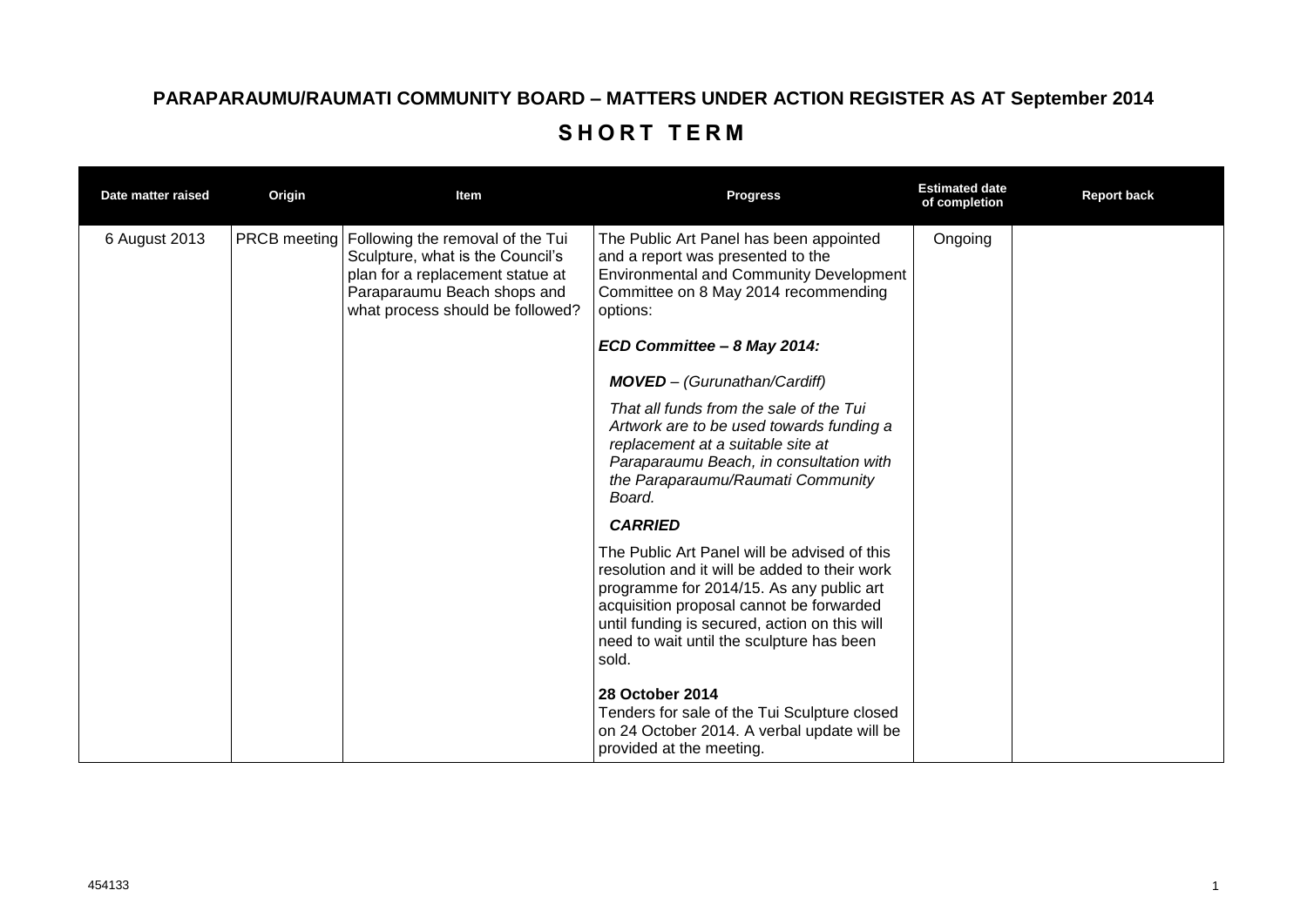| Date matter raised | Origin      | Item                                                                                                           | <b>Progress</b>                                                                                                                                                                                                                                                                                                            | <b>Estimated date</b><br>of completion | <b>Report back</b> |
|--------------------|-------------|----------------------------------------------------------------------------------------------------------------|----------------------------------------------------------------------------------------------------------------------------------------------------------------------------------------------------------------------------------------------------------------------------------------------------------------------------|----------------------------------------|--------------------|
| 18 February 2014   |             | <b>PRCB meeting Kiosk at Maclean Park</b>                                                                      | The Council meeting of 17 April 2014<br>resolved that staff obtain three quotes to<br>enable work to start immediately on restoring<br>the kiosk, and then wider consultation is<br>undertaken about other uses for the kiosk<br>and ideas for the park.                                                                   |                                        |                    |
|                    |             |                                                                                                                | A verbal update on the Kiosk project was<br>provided at the Corporate Business<br>Committee on the 15 May in response to<br>questions from Mr Dale Evans during public<br>speaking time. The Chair of the PRCB was<br>present at this meeting.                                                                             |                                        |                    |
|                    |             |                                                                                                                | <b>28 October 2014</b><br>Council's Leisure & Open Space Asset<br>Manager advises the contractor is aiming for<br>a November completion date. Now the roof<br>has been replaced there is a reasonable<br>amount of inside work to be completed.                                                                            |                                        |                    |
| 5 August 2014      | <b>PRCB</b> | Unused land at Raumati Railway<br>Station                                                                      | 28 October 2014<br>GWRC advise the land was declared surplus<br>after the decision about the railway station<br>was made, and under the Public Works Act it<br>was sold back to its previous owner. It is now<br>owned privately.                                                                                          | <b>COMPLETE</b>                        |                    |
| 5 August 2014      | <b>PRCB</b> | Geese at Awatea Lakes are<br>recognised as a problem/pest. An<br>approach to managing them must<br>be decided. | <b>28 October 2014</b><br>Council's Leisure & Open Space Asset<br>Manager discussed the matter with Greater<br>Wellington Regional Council. They advise<br>their Pest Management Plan is subject to the<br>Ministry of Primary Industry providing a<br>national policy on the matter, which should<br>occur in early 2015. |                                        |                    |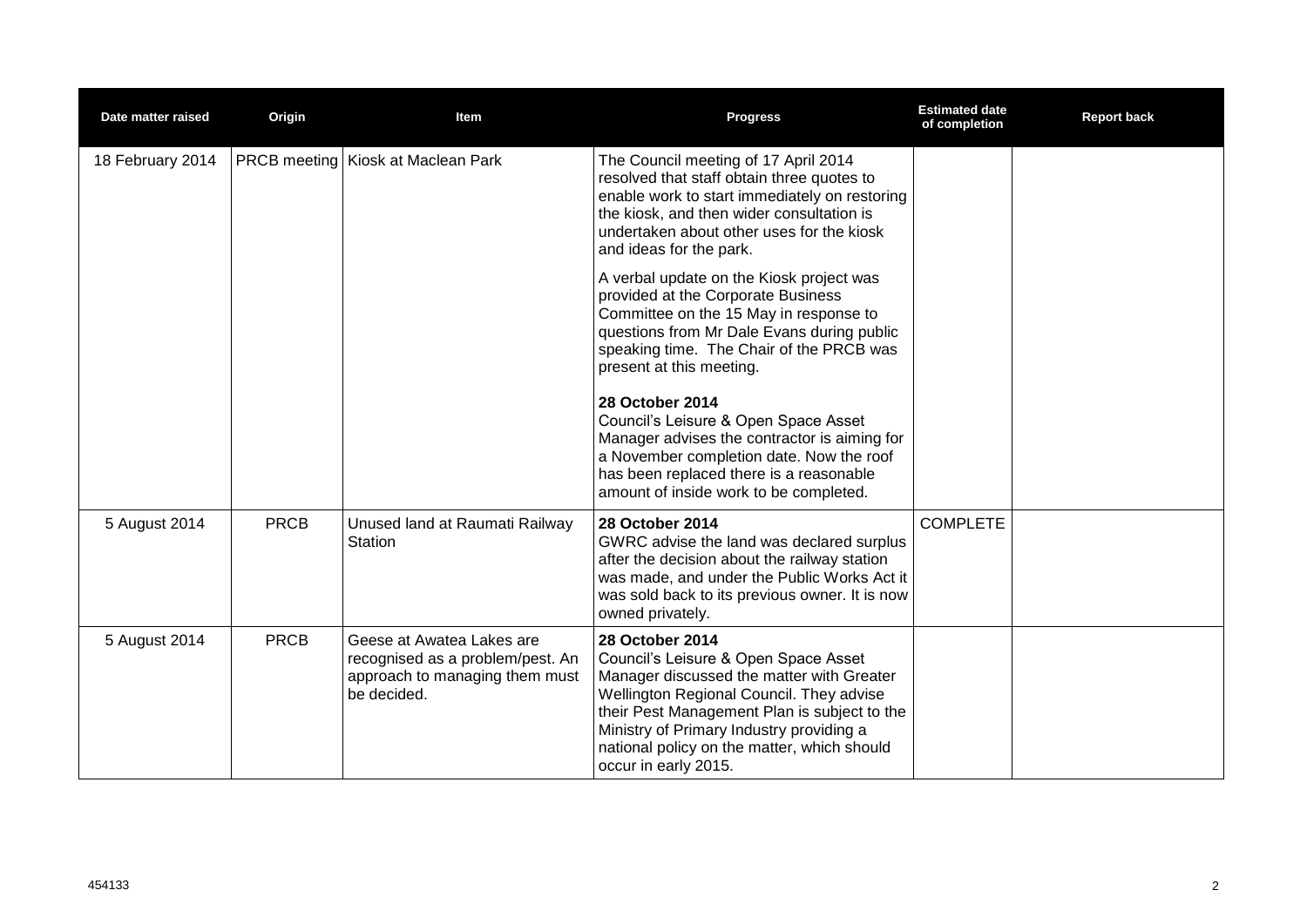|  | 5 September 2014   PRCB Meeting   Kapiti Pony Club – consideration of 28 October 2014<br><b>PRCB</b> support | Meeting held 16 September 2014, attended<br>by Kapiti Pony Club, GWRC, NZTA, KCDC<br>and PRCB Chair. An amicable arrangement<br>has been reached with regard to assistance<br>for the Pony Club from the various agencies.                                                                                              | <b>COMPLETE</b> |  |
|--|--------------------------------------------------------------------------------------------------------------|-------------------------------------------------------------------------------------------------------------------------------------------------------------------------------------------------------------------------------------------------------------------------------------------------------------------------|-----------------|--|
|  | 05 September 2014   PRCB Meeting   Safety concerns on Ruapehu<br>Street                                      | 28 October 2014<br>An independent consultant has been<br>appointed to undertake several safety<br>reviews around the district. A draft report is<br>due in the week beginning 20 October 2014.<br>A verbal update will be provided at the<br>meeting and the report will be provided to<br>the 9 December 2014 meeting. |                 |  |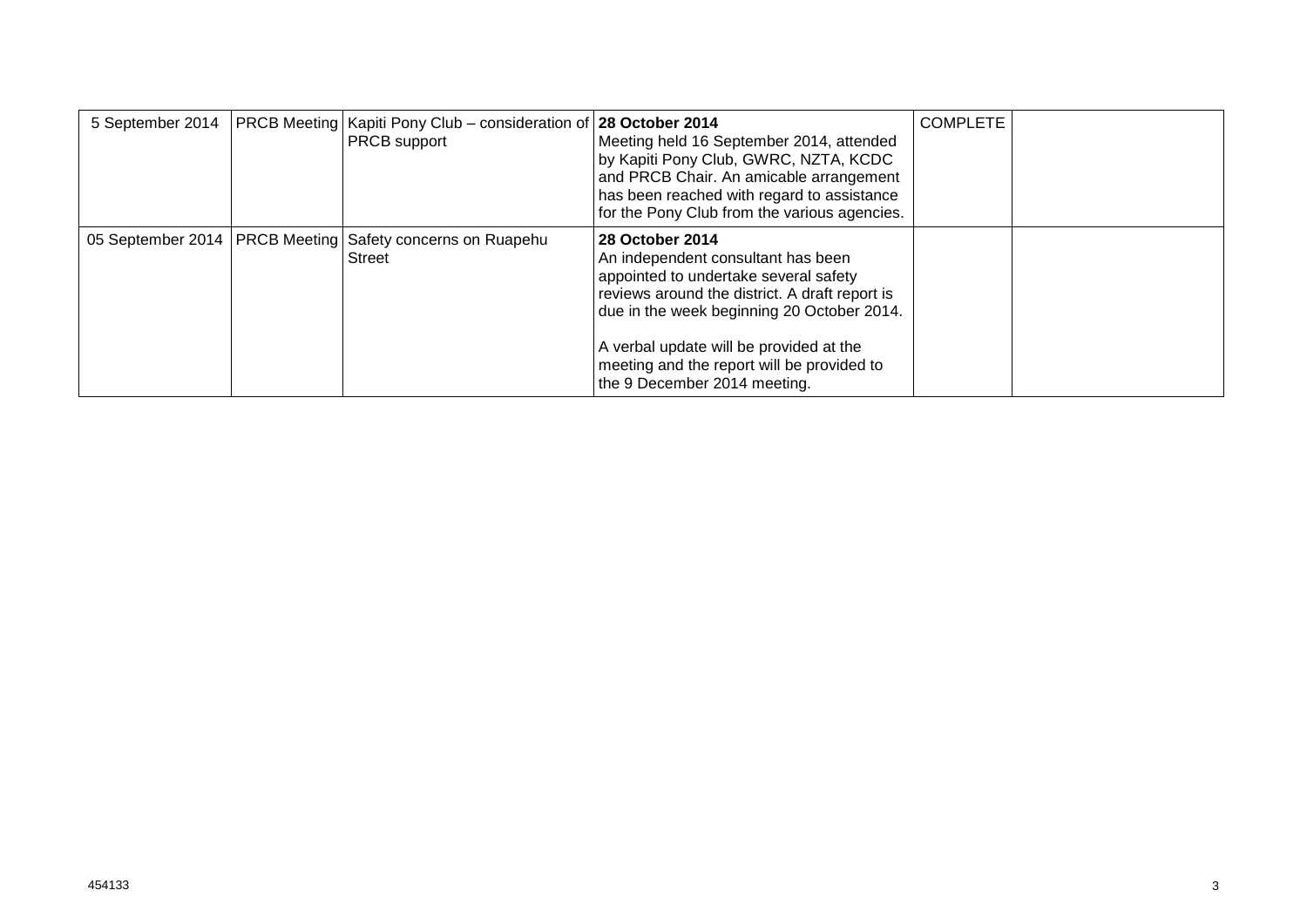## **PARAPARAUMU/RAUMATI COMMUNITY BOARD – MATTERS UNDER ACTION REGISTER AS AT SEPTEMBER 2014 L O N G T E R M**

| Date matter raised | Origin              | Item                                                       | <b>Progress</b>                                                                                                                                                                                                                                                                                                                                                                                                                                                                | <b>Estimated date</b><br>of completion | <b>Report back</b> |
|--------------------|---------------------|------------------------------------------------------------|--------------------------------------------------------------------------------------------------------------------------------------------------------------------------------------------------------------------------------------------------------------------------------------------------------------------------------------------------------------------------------------------------------------------------------------------------------------------------------|----------------------------------------|--------------------|
|                    | <b>PRCB</b> meeting | Raumati Beach Town Centre<br>Upgrade                       | Project is on hold and the timing of further<br>work will be considered as part of the update<br>of the Town Centre programme across the<br>District when the LTP is developed.                                                                                                                                                                                                                                                                                                | Project on<br>hold                     |                    |
|                    | PRCB meeting        | Expressway Interchanges                                    | The Project Alliance responsible for<br>constructing the MacKays to Peka Peka<br>Expressway briefed the PRCB at Council on<br>6 August 2013. The briefing covered the<br>timing and sequencing for constructing the<br>Expressway and the role of the Community<br>Liaison Group (CLG), which the Board now<br>has a representative on. The CLG will<br>provide a good mechanism for the Board to<br>stay abreast of issues relating to the<br>Expressway during construction. | Ongoing                                |                    |
|                    | PRCB meeting        | Signage Audit                                              | Officers carry out Signage Audits in different<br>areas throughout the District as and when<br>resources permit. This work has yet to be<br>scheduled.                                                                                                                                                                                                                                                                                                                         | Ongoing                                |                    |
| April 2011         | PRCB meeting        | Toilet at the northern entrance to<br>Queen Elizabeth Park | Two new toilets have been opened at the<br>Raumati South entrance to QE Park, at a<br>cost to GWRC of \$100,000.<br>The Kāpiti Coast District Council took over<br>management of the toilets on 9 October<br>2014. The toilets will be cleaned once per<br>day from Thursday to Monday inclusive,<br>which is the same as the other GWRC public<br>toilets located within the park.                                                                                            | <b>COMPLETE</b>                        |                    |
| 21 February 2012   | PRCB meeting        | Reinstate the Kāpiti Marine<br><b>Reserve Committee</b>    | Cr Gurunathan would continue to liaise with<br>Council officers before a public meeting<br>could be arranged                                                                                                                                                                                                                                                                                                                                                                   | Ongoing                                |                    |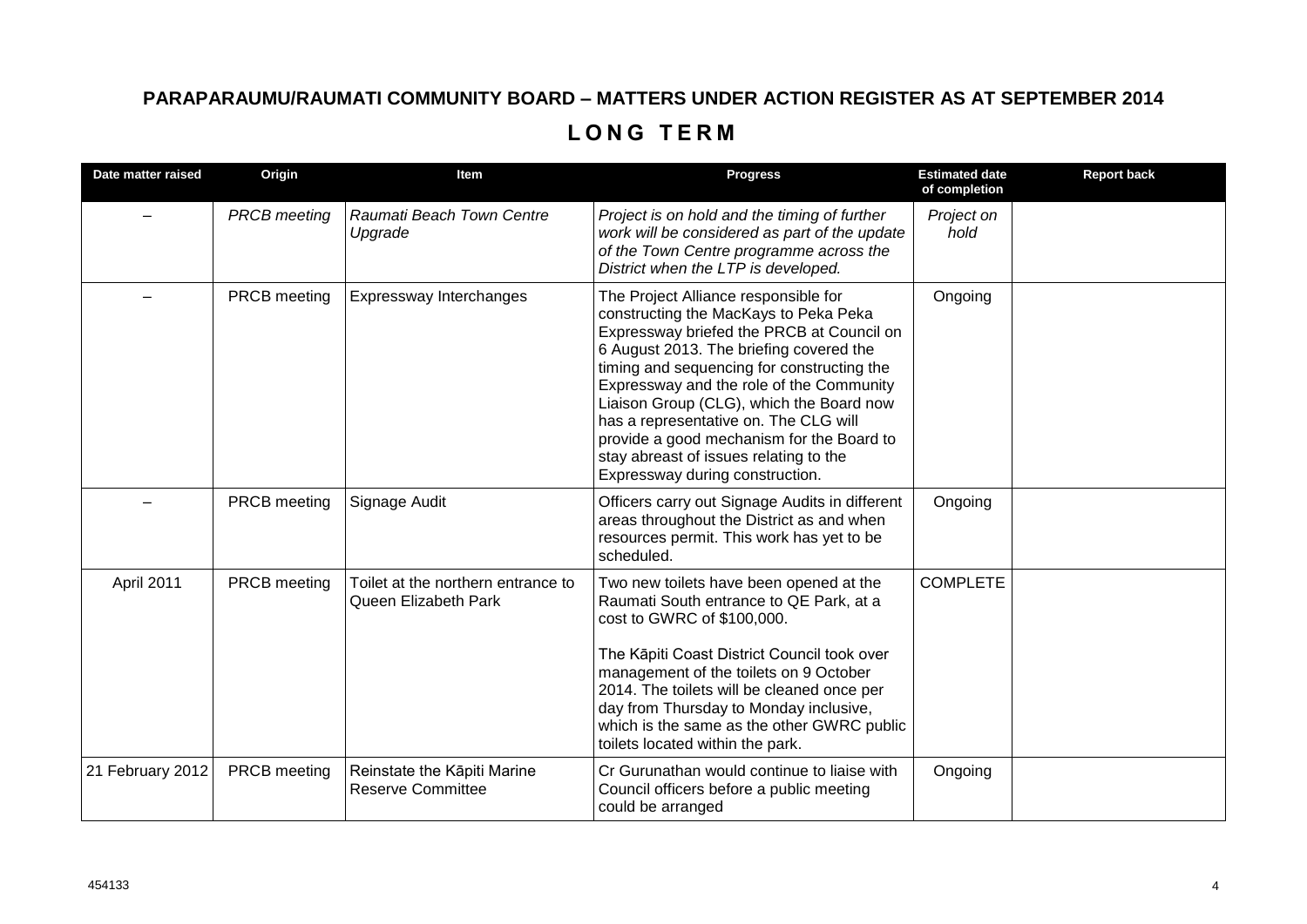| Date matter raised | Origin                                                                                   | Item                                                  | <b>Progress</b>                                                                                                                                                                                                                                                                                                                                                                                                                                                                                                                                                                                                                                                                                                                                                                                   | <b>Estimated date</b><br>of completion                                                                                                     | <b>Report back</b> |
|--------------------|------------------------------------------------------------------------------------------|-------------------------------------------------------|---------------------------------------------------------------------------------------------------------------------------------------------------------------------------------------------------------------------------------------------------------------------------------------------------------------------------------------------------------------------------------------------------------------------------------------------------------------------------------------------------------------------------------------------------------------------------------------------------------------------------------------------------------------------------------------------------------------------------------------------------------------------------------------------------|--------------------------------------------------------------------------------------------------------------------------------------------|--------------------|
| 5 June 2012        | PRCB meeting                                                                             | Kāpiti Island Customised<br><b>Departure Facility</b> | A Feasibility Study was reported to the<br>Council in May. The PRCB was invited to<br>attend that meeting.                                                                                                                                                                                                                                                                                                                                                                                                                                                                                                                                                                                                                                                                                        | Ongoing                                                                                                                                    |                    |
| 17 July 2012       | PRCB meeting                                                                             | Raumati Pool consultation                             | Council agreed to defer the project and<br>reconsider the scope, timing and budget<br>during the development of the LTP                                                                                                                                                                                                                                                                                                                                                                                                                                                                                                                                                                                                                                                                           | June 2015                                                                                                                                  |                    |
| 17 July 2012       | PRCB meeting                                                                             | Kāpiti Road and its overall plan                      | Consultants appointed to coordinate delivery<br>of an integrated approach to major design<br>projects: Kāpiti Road, Waikanae Town<br>Centre, Paraparaumu Town Centre and<br>State Highway 1 revitalisation. Each now<br>needs to be progressed to a level of design<br>that will inform budgets for the 2015 Long<br>Term Plan. The PRCB will have a lead role<br>in stakeholder and community consultation.                                                                                                                                                                                                                                                                                                                                                                                      | <b>June 2015</b>                                                                                                                           |                    |
| 17 July 2012       | Raumati South<br><b>Residents</b><br>Association -<br>public speaking<br>at PRCB meeting | Reduced speed through Raumati<br>South Village        | The consultation process for getting the<br>speed limit lowered to 30kph and raising the<br>zebra crossing is under way and once<br>complete, a two-tier approval process will<br>follow. The first step is to get approval from<br>the Community Board; the second is to get<br>this accepted by the Regulatory<br>Management Committee.<br>A further study and report will need to be<br>tabled to the Community Board for approval<br>for any amended parking restrictions at this<br>location.<br>05 August 2014<br>Originally trying to get the Kapiti Road,<br>Otaihanga area, and Raumati South Village<br>speed limits all tabled at the June meeting<br>but due to the size of the report this was<br>vetoed and reduced to Kapiti Road only.<br>Since then there has also been feedback | To allow<br>time for<br>consultation<br>and<br>approvals<br>the physical<br>construction<br>process has<br>been moved<br>out to<br>2014/15 |                    |